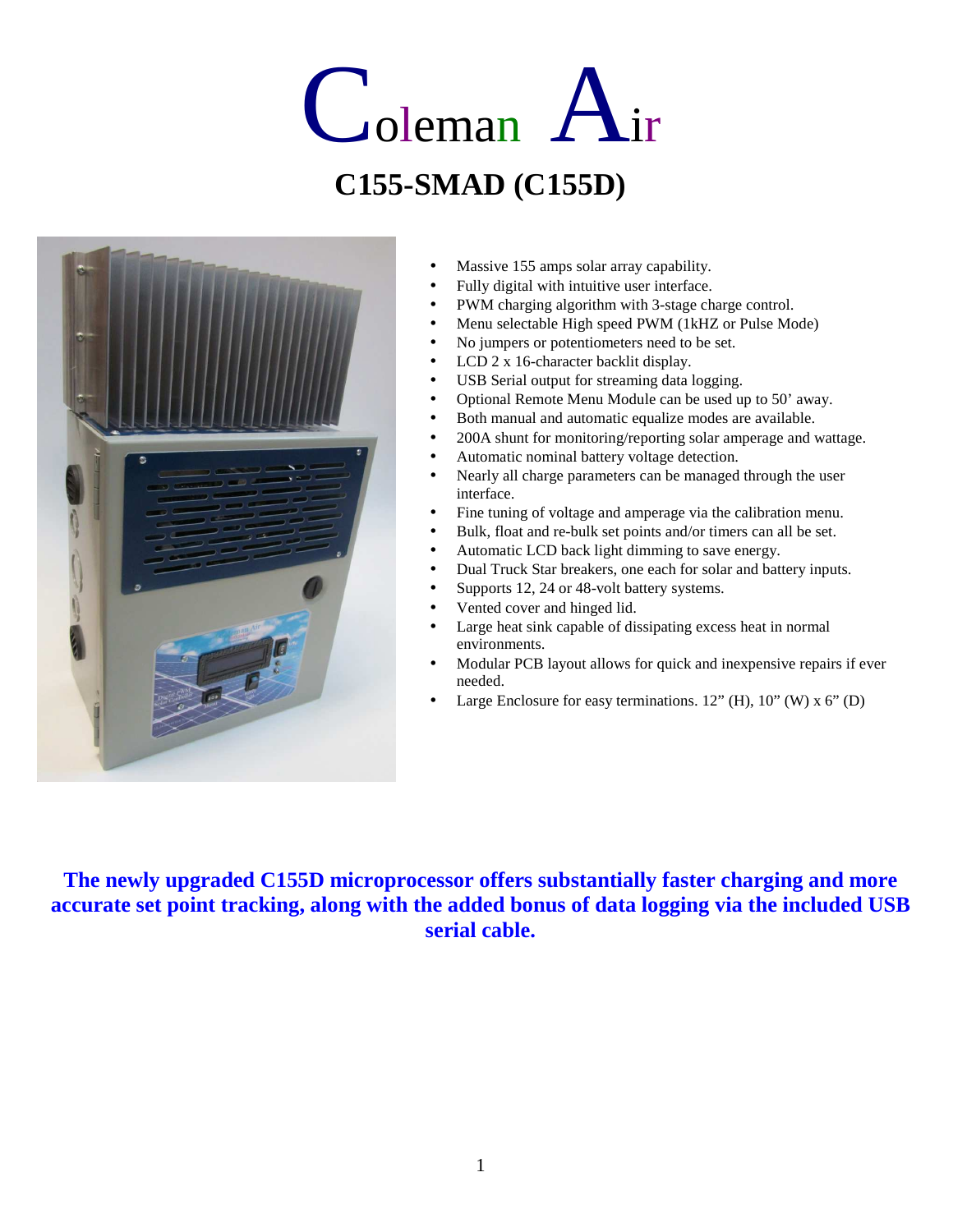## **Quick Start:**

## **All user settable parameters as well as additional information are accessible via the user interface which consists of the LCD screen and the three buttons located on the front cover.**

Pressing any key during the normal operation of the unit will cause the main menu to be displayed. Using the right/left buttons will scroll through the menu options. Pressing the "Enter" button will cause that menu option or value to be selected. Use of the up/down menu increases and decreases the current menu value. Pressing the up button exits the menu (unless you are currently modifying a value, in which case it will increase the value. First press "Enter" to select the current value, and then press the up button to exit the menu).

The Red LED on the front of the unit indicates an error of some nature. The exact cause of the error will be shown on the LCD screen (unless you have activated one of the menu options).

The Green LED on the front cover is illuminated when the unit is first turned on and also any time the charge performance is considered high enough to complete the current charge cycle. If the solar power is not adequate to complete the charge cycle, the cycle will be extended and the mode timer will not count down. When this green LED is lighted, the charger is able to pass enough current to the batteries to potentially complete a full charge of the batteries.

The internal green LED on the middle right of the large PCB board (motherboard) is lighted when the IGBT's are engaged, which internally connects the solar panels to the batteries.

The red LED on the small daughter board is lighted when there has been an over-voltage detected. **To clear an over-voltage condition, all power to the unit must be disconnected for at least 30 seconds**. Once power is re-applied, the unit should clear the fault. **Over-voltage conditions should be addressed by ensuring your solar inputs never exceed 100 volts** solar panels should never be enabled without first ensuring the controller is powered up and running from the batteries.

This unit is designed for mounting in a dry indoor environment. **The enclosure will not protect the contents from moisture, dust or insects**. Do not mount outdoors where rain, snow or high moisture and/or condensation is a possibility.

**Solar systems should be designed for no more than 155 amps maximum current based on the manufactures data plate.** To determine the total amperage of your solar system, divide the total wattage by your battery voltage. For example: On a 24 volt system, 3600 watts of solar / 24 volts = 150 amps. Wire your panels so the input voltage is between 1.6 and 1.8 times your battery voltage. On a 12 volt system, a VOC between 19 and 22 volts is optimum. Do not exceed twice your battery voltage.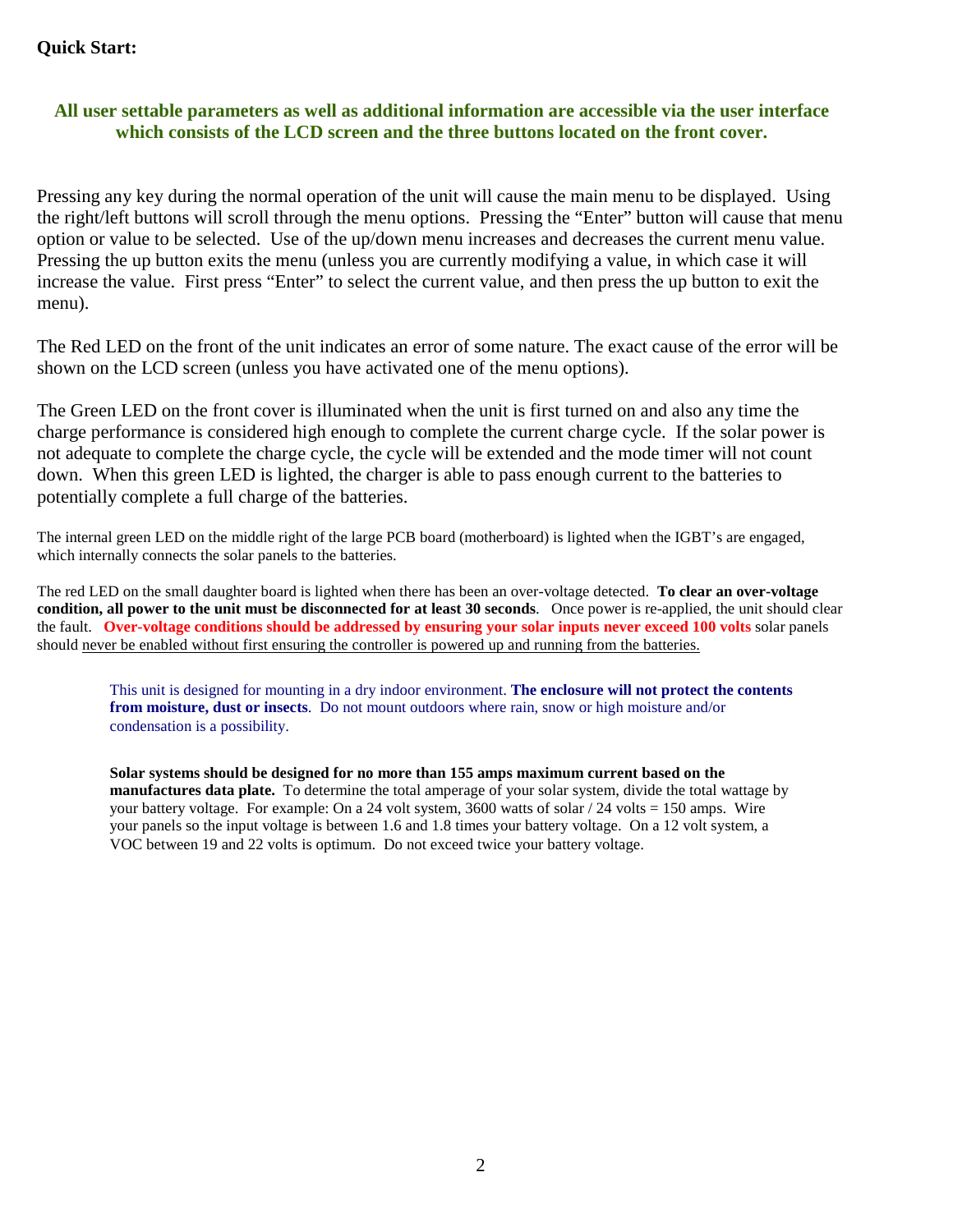

This unit may be used with solar (photovoltaic) inputs only. **Multiple solar panels (arrays) may be hooked up as long as you do not exceed the total capacity of the unit.** More information on these subjects is provided at http://ColemanAir.us (See: Articles and Information.) The optimum solar panel VOC is generally around 1.6 to 1.8 times the battery voltage.

Ungrounded solar panel frames are an invitation for system wide damage due to lighting strikes and/or electrically charged air. Ground rods at the solar panels and battery negative are required for safety and reliability.

**Ensure you have selected adequate sized wire for the amperage you will be controlling. Undersized wire can result in very high heat within the wire and connections possibly leading to a fire. Always use a fuse or DC disconnect! Hooking up an energy source or load without a fuse or disconnect can result in serious injury or death!** 

#### **The breakers inside the unit do not disconnect the incoming battery cable from the battery bank power. The external breaker shown above is required by code!**

Use extreme caution when installing or servicing this controller. High amperages and voltages can KILL you. – Always disconnect the controller before servicing.

The USB port is used to send log and status data to any computer that supports USB serial communications. The RJ45 connector is used to hookup the C155D to the local or remote menu module (one menu module only). A USB cable is provided. Longer cable runs are possible, however, you may need to use shielded cabling with a ferrite band for runs over 10 feet. Please note, the RJ45 connection is not the Ethernet protocol.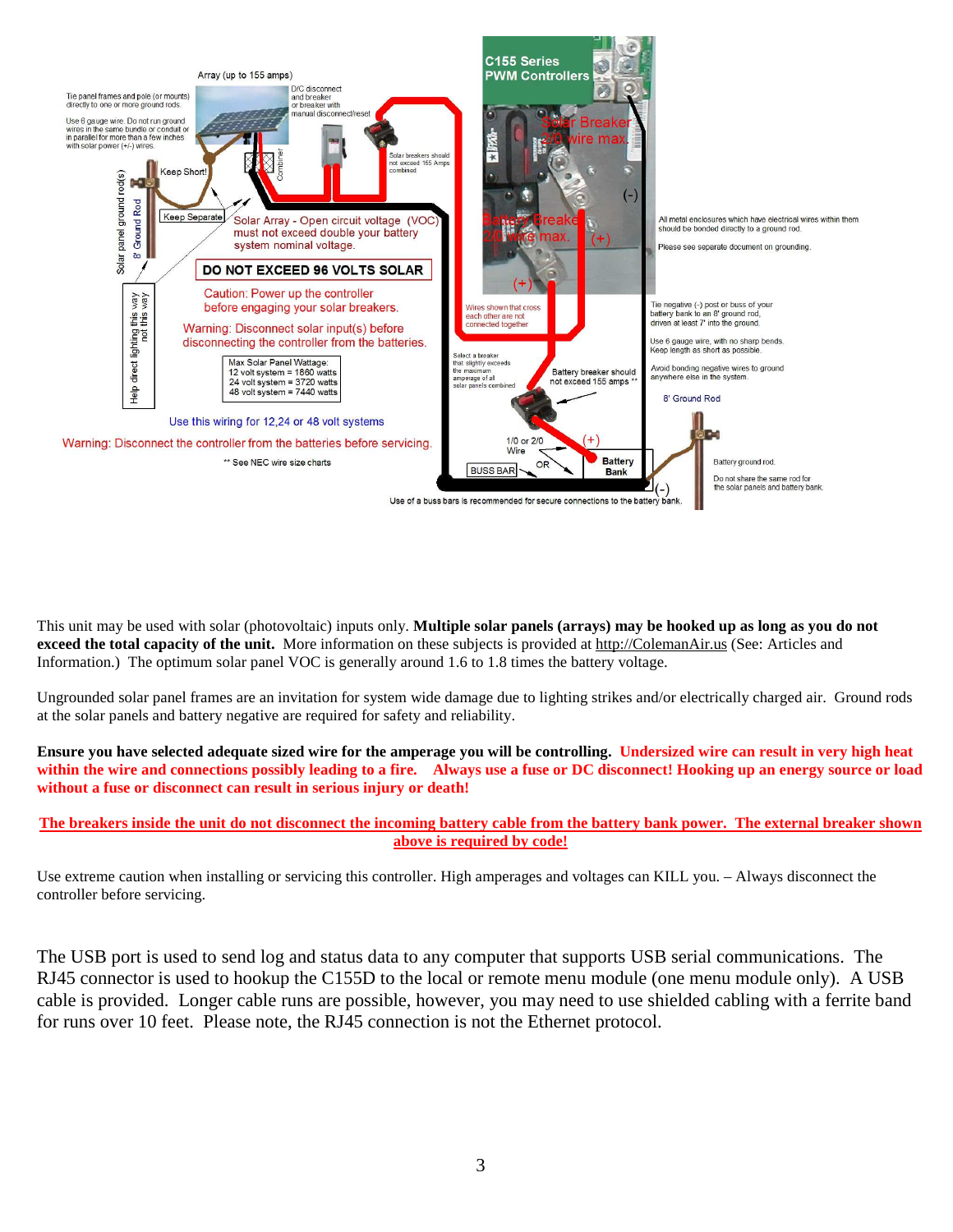

Picture above shows a MP-20 controller with the remote menu module. The C155D can be setup to use this same menu module; however the LCD/menu on the front cover will then be disabled.

## **Connecting the Laptop or PC:**

The C155D outputs steaming log data via USB Serial. The supplied cable is a standard male USB to mini USB. The data can be retrieved via any computer that has a standard USB connection available. Nearly all recent laptops and computers have some type of USB connection. Smaller laptops use micro or mini USB cables. If this is the case, you will need to obtain a USB micro-to-mini or mini to mini cable to complete the hookup to your computer.

The serial data from the C155D steams at all times, regardless if there is a connection to a computer or not. This log data is in CSV format and therefore can be easily imported into a spreadsheet program.

When you plug the C155D USB cable into your computer, the new serial port will be automatically installed and configured. You will however need to obtain an interactive serial communications program to communicate with the newly configured serial port. There are many such programs available for free download via the Internet. A very useful and easy to use one can be downloaded at:

## https://freeserialanalyzer.com/

Once you install your software, then follow the instructions provided by the software manufacturer to complete the setup. When fully installed and configured, you should begin to receive steaming data from the C155D.

**Important note:** If you hookup your USB cable before hooking your C155D to a battery bank, then the C155D will power up via the USB supplied power. **This will cause it to configure itself as a 12-volt battery bank (which is**  dead). It is therefore best to ensure the C155D is properly connected to the battery bank, before connecting the USB cable to the computer. If this is not possible, you will need to use the "Reset Defaults" option via the diagnostics menu once the C155D is powered up to the system battery bank.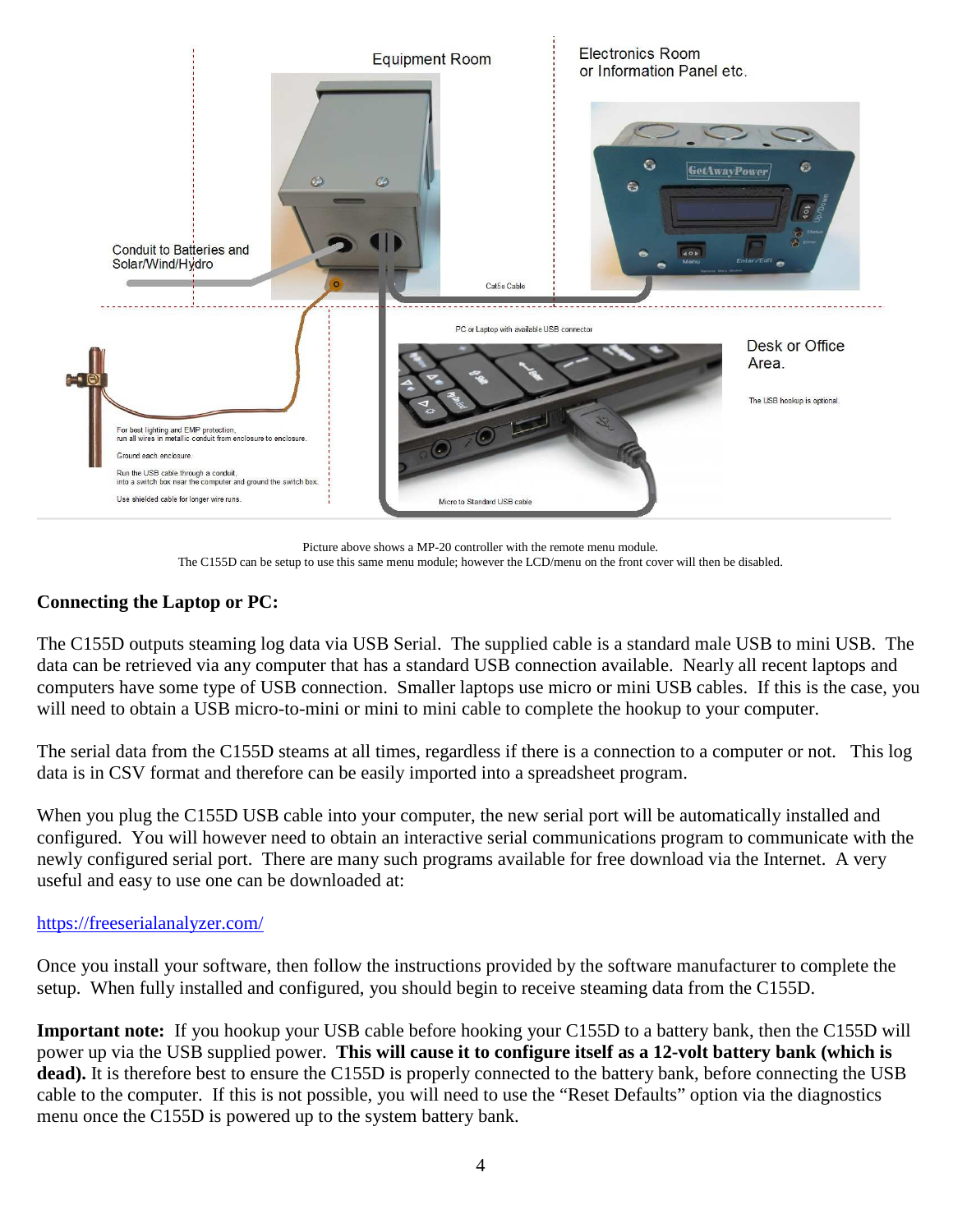## The C155D Menu System Layout





**The C155D Menu** is selected by pressing any button on the front panel. Pressing the right/left buttons will scroll through the menu options at the current level. Pressing the "Enter" button will cause that menu option or value to be selected and/or displayed. Use of the up/down menu increases and decreases the current menu value. Pressing the up button exits the menu (unless you are currently modifying a value, in which case it will increase the value. First press "Enter" to select the current value, and then press the up button to exit the menu).

**For example:** To change the float set point of the controller. Press the "Enter", "Up/Down" or "Scroll" button on the front panel. The Charge

submenu will then be displayed. Press the "Enter" or "Down" button to enter the submenu.

Press the "Scroll" button towards the right two times. This will display the float set point menu along with the current value of the set point. Press the "Up/Down" button to alter this value to the desired voltage. Press the "Enter" button to save this value. Press the "Up/Down" button upwards to exit the menu system. You could also of course continue to alter more values and/or view other settings.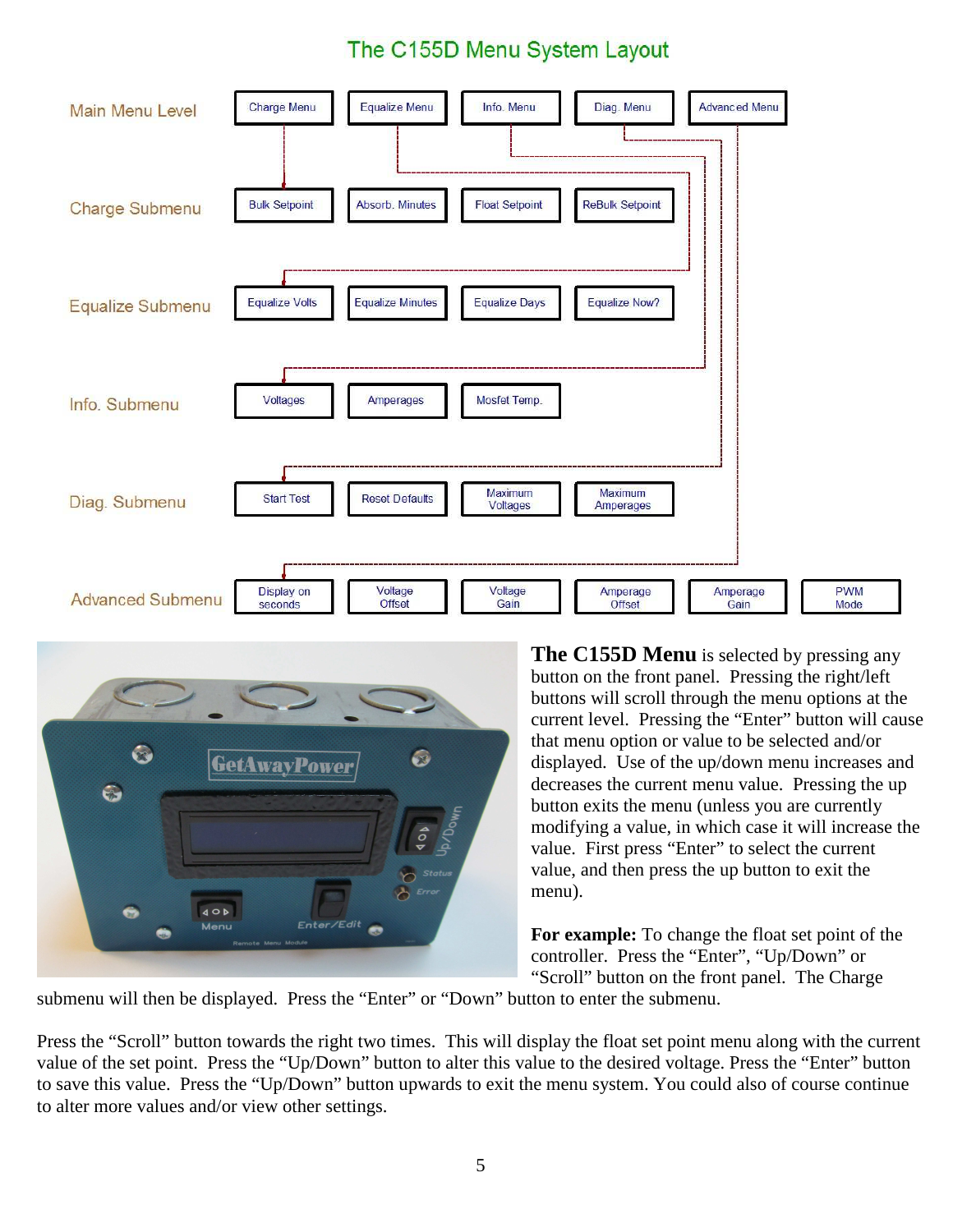The C155D is a Pulse Width Modulated (PWM) controller that incorporates both high-speed PWM and short pulse algorithms to best match the charging source to the battery. The default charge logic incorporates a standard threestage charge cycle. Additional charging logic has also been added including such features as re-bulking, an absorb mode that allows for automatic adjustments due to changes in solar illumination (low current) as well as offering both a manual and automatic equalize modes.

## **PWM Controllers: Pulse Width Modulated controllers.**

PWM controllers are advanced controllers that are well suited to solar systems when there is a good match between the solar VOC and the battery voltage. These controllers are most efficient when the VOC (Voltage Open Circuit) of the solar array is between 1.6 and 1.8 times the nominal battery voltage. For example, on a 12-volt system, a VOC between 19 and 22 volts will yield the best overall charging efficiency.

**So how do PWM controllers work?** PWM controllers are solid-state controllers that offer more advanced charging algorithms than single stage controllers are capable of. First lets talk about the PWM aspect. As the battery voltage increases, the charge controller's primary responsibility is to restrict the incoming voltage (and current) to insure the battery does not over charge. The simplest way to do this would be to open the circuit (turn off the internal switch), when the battery gets "full", but of course as soon as you do this, the battery voltage will start to drop and the controller will need to turn the switch on again. This on and off switching then would attempt to keep the batteries at a full charge state and everything would be fine. Turning on and off repeatedly is no problem for a solid-state device, but it really is not that simple. It is better if the charge voltage/current to the battery varies based on its state of charge and where the battery is in its overall charge cycle (Was it nearly depleted, or has it been mostly charged now for awhile and just needs to be maintained?)

There are many different philosophies used, including 3 stage charging, constant voltage and tapered charging, but for the most part, to promote better battery health, batteries are not just brought up to full charge then shut off by a multistage solid state controller. The controller examines the batteries state of charge (SOC) and as it progresses through the charge cycle, reduces or increases the current as required. Once the battery charge cycle is complete, the charge controller will reduce the current even more to hold the battery at the "Full State".

So this is what the controller does, but it does it via pulses of energy that may last from less than a 1000<sup>th</sup> of a second to several minutes. The term pulse width modulation is really pretty simple to understand. If you had a garden hose with a hand held nozzle that you can turn on and off by squeezing the trigger, you could easily control the water volume to say 50% by simply squeezing the trigger half way, or conversely, you could, by repeatedly squeezing the trigger once every two seconds for a full second on, and a full second off accomplish the same thing. Each time you squeeze the trigger it's a pulse, the length of time you hold the trigger is the width of the pulse. Basically, if you turn on the water every second, and off the next second, then you are letting 50% of the water that is available to pass though the nozzle. If you where to hold the trigger for 1.5 seconds on and .5 seconds off, then you would be allowing 3/4ths of the volume to pass. This is what PWM controllers do. This pulsing action is much easier on the charger (most current carrying electronic switches heat up if they are half way on, but they don't mind at all if they are full on and full off many times a second). But there's another reason why this is done -- The batteries love it. These pulses of energy are very good for the general health of the battery plates.

PWM controllers allow an electrical pulse from the charge source to pass to the batteries that can be better for battery life then steady state charge currents. Some PWM controllers (like the C155D) can also incorporate pulsed (bursts). The same basic on/off cycles are used, but more pronounced bursts with longer on times. These short bursts of higher currents can be very effective on keeping the plates of the batteries in good health. Not all PWM controllers are the same, some use high frequency pulses, others use pulses only as the batteries reach a higher state of charge, but all PWM controllers incorporate pulses of energy of varying frequency to control the actual current to the battery.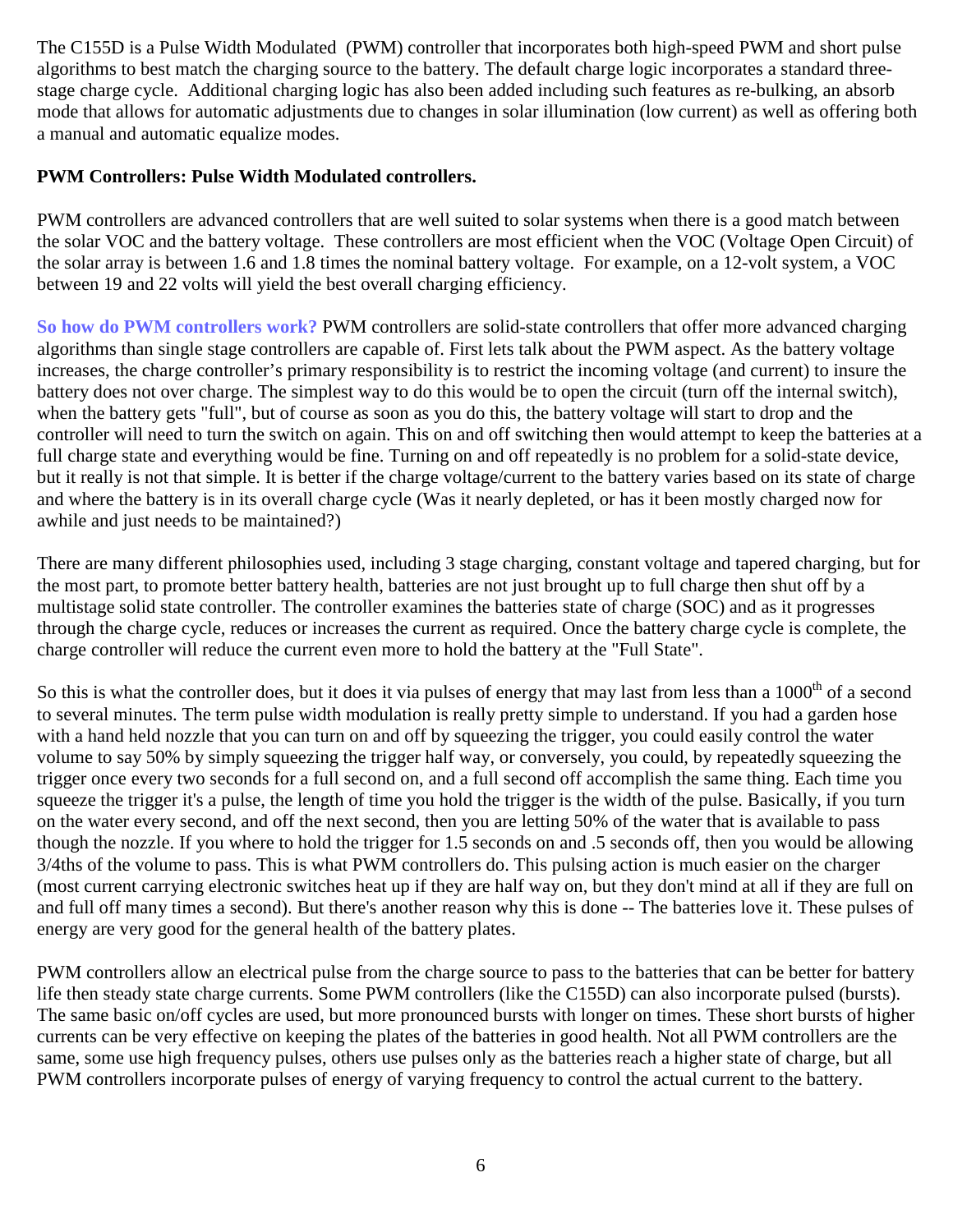The C155D uses a 1kHZ frequency (1000 pulses / second) by default and automatically switches to pulse mode if the internal components begin to heat up beyond desired operating regions.

## **The C155D is capable of providing 3-stage charging for Lead acid, AGM and Lithium based battery systems.**

A three stage charge cycle consist of:

- Bulk Charge
- Absorption Charge
- Float Charge

The  $1<sup>st</sup>$  stage in a 3 stage charging mode is the Bulk Charge: In this mode, most (if not all) of the available current is sent to the batteries to raise the battery voltage up to the bulk set point. This mode brings the battery to about 80% of its capacity. Generally the bulk charge voltage is set to between 14 and 15 volts, with 14.4 volts often used as a standard (12V system). There is really no perfect voltage setting as there are many factors involved. The ambient temperature, the size of the energy sources vs. the battery bank size, the desired length of time in this mode, the cost of the energy (if it is supplemented by the grid or generator, etc.). Simply stated, the bulk charge gets the battery up to a mostly full state at a quick but healthy rate. During this stage, the internal switches are fully closed (full conduction).

The  $2<sup>nd</sup>$  stage of the 3-stage charging mode is the Absorption Charge: Once the bulk mode set point is reached, the charger attempts to hold and track this value, by varying the PWM duty cycle between 0 and 100%. The absorption mode uses the same set point as the bulk mode with the difference being that the battery voltage is no longer rising up to the set point; but instead, it is being maintained at that set point. Due to the chemical nature of the battery (and ohms law), this constant voltage causes the charge current to drop as the battery reaches a "full" state of charge. The factory default for the absorption mode is set to 120 minutes, which under sufficient energy input is ample to charge most battery banks.

The final stage is the Float Charge: This mode is the charge mode that the battery is under most of the time for a properly designed system. Once the batteries are brought to a full state of charge, the float charge mode maintains the batteries at a voltage level of around 13.2 to 13.7 volts (for a flooded, 12 volt lead acid battery). By applying the required amount of charge current to offset any load the battery might be powering, as well as overcoming the batteries natural self-discharge, the batteries longevity is greatly increased. Please note: Lithium based batteries should generally not be float charged and thus, a very low set-point should be utilized for the float setting.

Another charge mode incorporated by many chargers (and the C155D) is the equalize charge. This mode is not a part of the normal charge cycle, but is instead initiated (either manually or automatically based on a timer) to help mix the electrolytes of the battery. During normal use, the battery's chemical mix becomes stratified. (Separated from top to bottom). An equalize charge uses approximately 10 percent higher voltage to help mix these elements in the battery. Equalize charging also helps bring all of the batteries in a multi-battery bank to an equal state. Most people agree that an equalize charge should be run once every 10 to 40 days, for 2 to 16 hours for lead acid batteries. During this charge cycle quite a lot of gassing will occur, which causes the fluids to be mixed and the plates to be "cleaned". An equalize charge is not recommended for sealed batteries or lithium batteries. Be sure your battery room has good ventilation before running an equalize charge.

The C155D also incorporates a "ReBulk" set point. Should the battery voltage drop to the "Re-bulk" set point for more than a few seconds, the controller will exit the current charge mode and start a new bulk mode. If the Bulk mode is already active, then the controller will restart the countdown timer to force a new full-length bulk mode charge.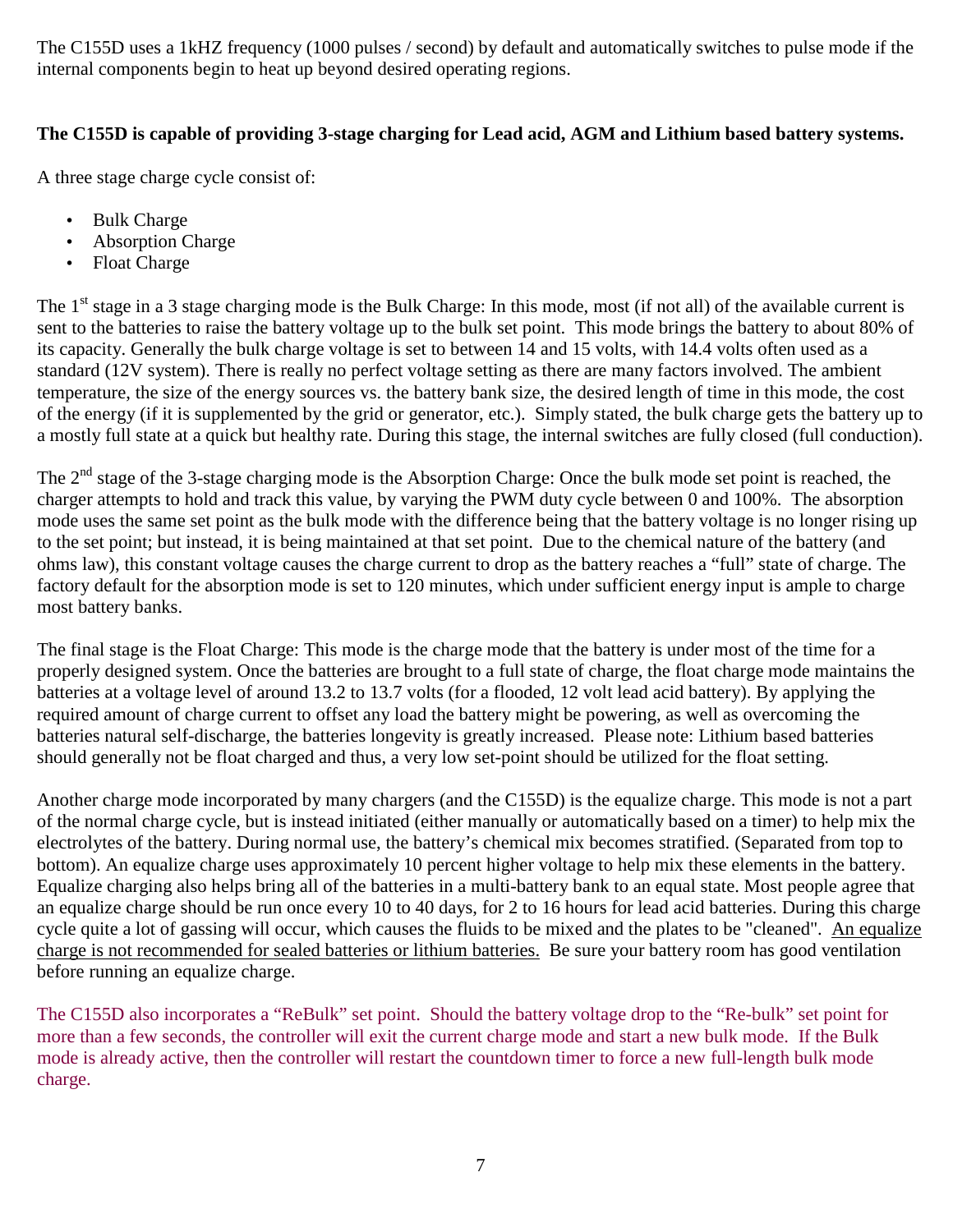## **Fine tuning your system:**

**As introduced above,** the C155D is fully configurable through the front panel buttons and display. There are no jumpers that need to be set or potentiometers that need to be adjusted. All configurable options are reachable via the menu system. This menu system is comprised of a main menu and several submenus as depicted above in the menu layout graphic (page 5). Each submenu allows you to either set a particular value, view information, or perform specific actions like running a test or starting the equalize mode. Most of these menu items are self-explanatory and will not be discussed in detail; however, there are some features and settings that deserve greater explanation.

First and foremost, **you generally do not need to change anything.** When the controller is first powered up, it analyzes the current battery voltage to determine whether the battery bank is a 12, 24 or 48-volt bank. If your battery bank nominal voltage has changed since the last time the unit was powered up, then the microprocessor will reset all values to the factory defaults and store the new information. These factory defaults are normally perfectly adequate for a lead acid battery bank used with most solar installations. Changes to the settings are therefore only required when your requirements are different in one manner or another from what has been set by the factory. The controller is basically plug-and-play! Factory defaults can be viewed in the technical specifications page at the end this manual.

 **Setting up the charge parameters**. See the technical specifications pages for the factory defaults. If you need to alter any charge settings, simply select the charge menu choice from the main menu and scroll though the submenu to select and alter the values. There are very few limits placed on the values you set, other than you cannot set a float set point higher than the bulk, or the bulk higher than double the battery system voltage etc. Once you set or reset these settings, you should monitor the controller and see that these settings are working to achieve the results you require.

**The factory time setting for the absorption is 120 minutes.** This value can be changed as required. This timer is performance based. The microprocessor uses multiple algorithms to determine if during the last minute the batteries actually realized a certain level of charging. The main consideration is whether the controller was able to reach and hold the upper set point. If the performance during the last minute for the absorb mode is considered adequate, the timer will be decremented by one minute. If on the other hand, the performance is below the standard, the timer will not be decremented, which can result in a charge cycle that lasts much longer to ensure the batteries actually receive the best charge possible even with less than optimal charging conditions.

**The green LED on the remote panel will be illuminated when the processor determines the performance is high enough** and off when the performance is not high enough to properly charge the batteries. This allows you to quickly visualize the real time charging performance that the controller is detecting. Often the green LED will blink on and off randomly and rapidly as the solar energy fluctuates.

 **Turning on or off the Equalize mode**. By default, the equalize mode is not enabled. To start a manual equalize, select the Equalize submenu, scroll right or left to the "Equalize Now?". When this submenu is displayed, press the "Up/Down" button to select "YES" and then press the "Enter" button to request this mode. The equalize mode will then be queued. The controller will not actually start the equalize mode until the bulk set point has been reached. Once the mode is started, the countdown timer will start and the mode will stay in affect until the timer expires. The length of time in this mode is controlled by the "Equalize Minutes" submenu option. The equalize mode is not performance based and will not be restarted automatically due to low current conditions.

**The automatic equalize:** Changing the Equalize days from "0" to any number up to 90 will enable this feature. The equalize function will then run once the day timer has been triggered and the bulk set point has been achieved. The equalize will not actually start if the bulk set point is not achievable via the solar charge inputs.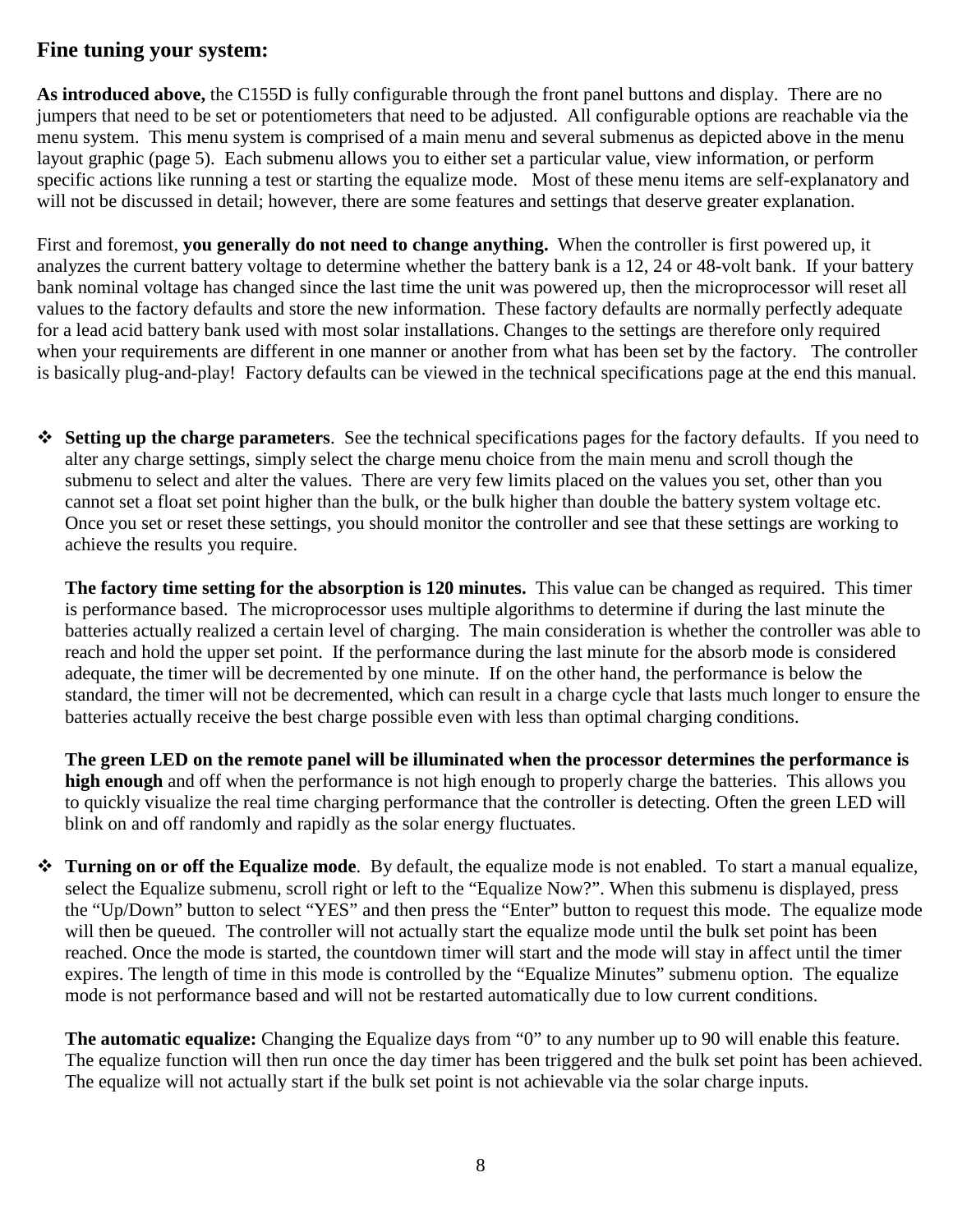**The Advanced Menu:** The advanced menu allows you to change the LCD backlight options, voltage and amperage calibration adjustments as well as allow you to change the type of pulse mode that is used.

By default, the LCD backlight will be turned off after 120 seconds of no activity. If you would like to extend this, to say 5 minutes, then simply raise the seconds on time to 300. If you do not want the backlight to be turned off, set this value to zero.

There are 4 submenu locations that allow you to fine tune both the voltage and amperage calibration. This should only be necessary if you notice that the unit is displaying a voltage or amperage, which you believe to be incorrect and wish to calibrate in order to correct the measurement error.

The voltage and amperage "offsets" allow you to raise or lower the displayed values by a set amount across the entire measurement range equally. Setting the offset to .2, causes the voltage displayed (and used internally) to be raised by .2 volts at both the low end as well as the upper end of the input range. 10V becomes 10.2V and 49.5V becomes 49.7V.

The voltage and amperage "gain" allows you to raise or lower the upper end of the range by more than the lower end. This is used when you notice that the lower end measurements seem to be pretty close, but the upper end is off by a tenth or more. Setting the gain does alter both the upper and lower end, but the upper end is affected more than the lower. A gain of  $.1 = .1\%$  gain, which is not a lot of change on the lower end, but about a tenth of a volt at the maximum input of 100 volts. This same logic applies to the amperage offsets and gains.

**PWM Mode:** By default, the C155D uses a 1kHZ frequency (1000 pulses / second) and automatically switches to pulse mode (short, higher energy pulses) if the internal components begin to heat up beyond the desired operating regions. Generally this setting need not be changed unless you find the 1kHZ signal is emitting a sound within your system that you find bothersome.

The default frequency is very much within the range of human hearing and can be heard during normal operation when the PWM mode is actively holding the target set point. The amplitude of this audio signal will increase as the VOC of the solar panels is increased (bright sun). When your VOC is considerably higher than your battery voltage, then this signal will be much more noticeable. In addition, if your input wires are lying on a metal roof and not enclosed in conduit, then you may get additional "amplification" from the antenna created by the wires and the speaker created by the roof.

If you find this frequency to be obtrusive or simply not desirable for your installation, then simply choose the "Pulse" mode and the system will use only short and seemingly random pulses of energy, generally lasting from less than a second to several seconds as required to keep the battery near the desired set-point. This mode works very well and is also very healthy for your batteries; however, there will be considerably more "bouncing" of voltages and amperages each time the controller sends a pulse of energy to the battery. This bouncing is even more noticeable when there is a great deal of solar energy and a relatively small battery bank.

 **The View Submenu:** The view menu allows you to view the real time voltage and amperage of the connected battery and solar array.

The current reading (amperage) of the solar will be zero (or very close to zero), if there is no active input from the energy source.

The voltage shown for the Solar input is affected by the PWM processing. For example, if the PWM is currently running at a 50% duty cycle (½ on and ½ off each full cycle), then the solar panel will read about ½ way between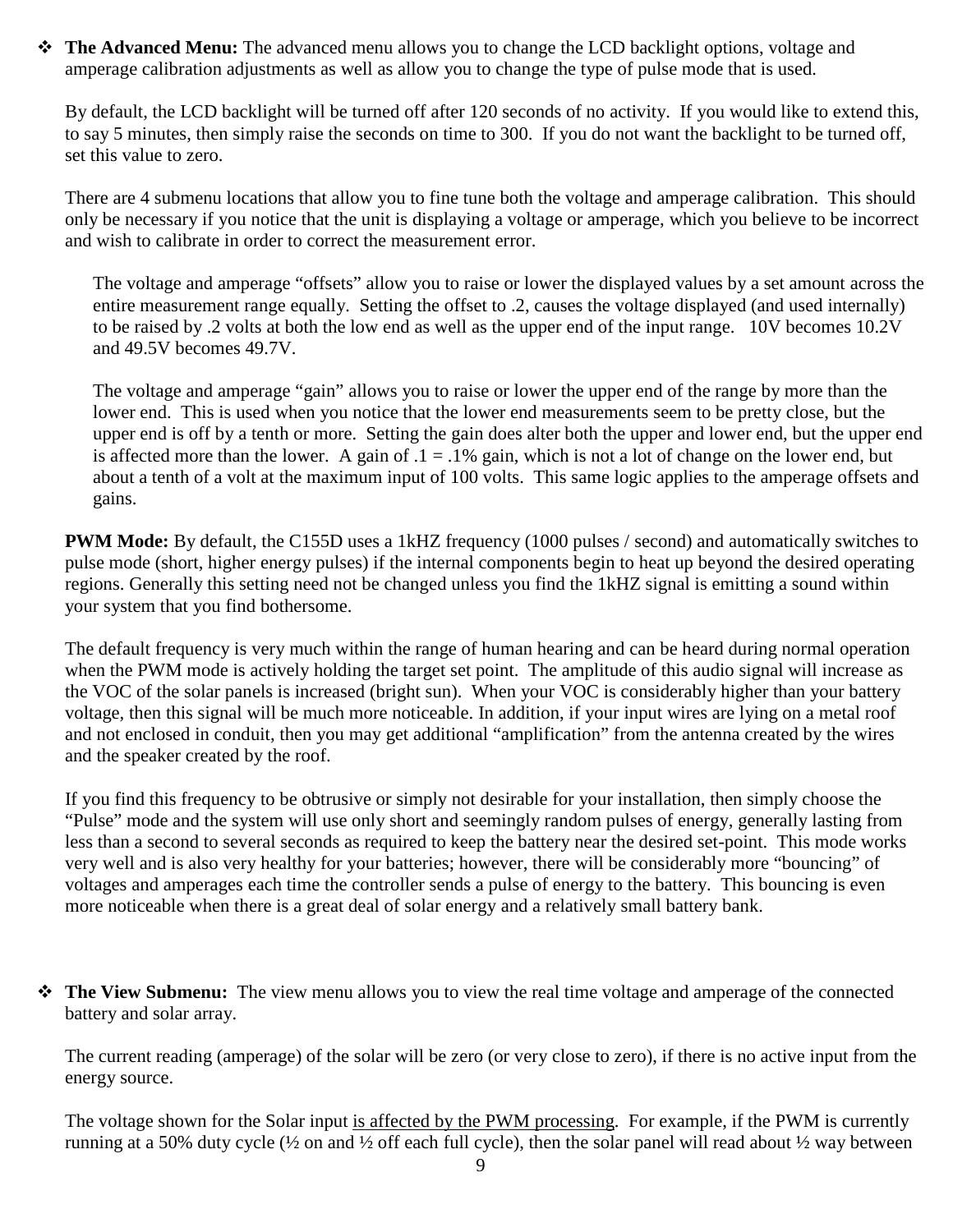its full VOC and the battery. If the duty cycle is at 100%, then the solar panel will read the same voltage as the battery (since their positive wires are in essence fully connected together, their voltages must be the same also). When the duty cycle is 0% (fully off, then the solar voltage will read the full VOC of the solar panel (as it currently illuminated).

#### **Other Menus and Submenus:**

In addition to changing the charging parameters, the diagnostics menu system can be used to view the maximum voltages and amperages reached during the active charge cycle. These values are reset each time the charge mode is changed (a change from the bulk mode to the absorb mode for example). They are also reset when the controller is powered up. These values can be helpful in determining the performance of the charging sources.

Another diagnostics submenu option is the **"Start Test?"**. To select this feature, press any button on the front panel, scroll right or left to the Diagnostics menu, press the down button to select the "Start Test?" feature. Press the "Up/Down" button UP until "YES" is displayed, then press "Enter". The controller will now enable and disable the PWM processing at full output, 5 times, using two-second intervals. During this time, the battery voltage, solar voltage and solar amperage will be displayed in an alternating and repeating pattern that allows you to see each of these values during both the fully enabled and fully disabled state.

During the test, all LEDs on the remote menu will be illuminated when the solid-state switch is enabled and off when it is disabled. Generally, this test will only be run when you suspect problems and are working with a factory technician to diagnose the issue.

## **Resetting to factory defaults:**

If for any reason you wish to start over with all configuration settings and parameters, then simply select the "Reset Defaults?" submenu, choose "YES", then press "Enter". All configuration settings will be reset to the factory defaults. This reset is also performed anytime the batteries nominal voltage (12, 24 or 48-volt) changes from the last time the unit was powered up. This means if you change your battery bank from a 12-volt system to a 48-volt system, then the microprocessor will automatically initiate a reset to factory defaults for the currently detected battery bank.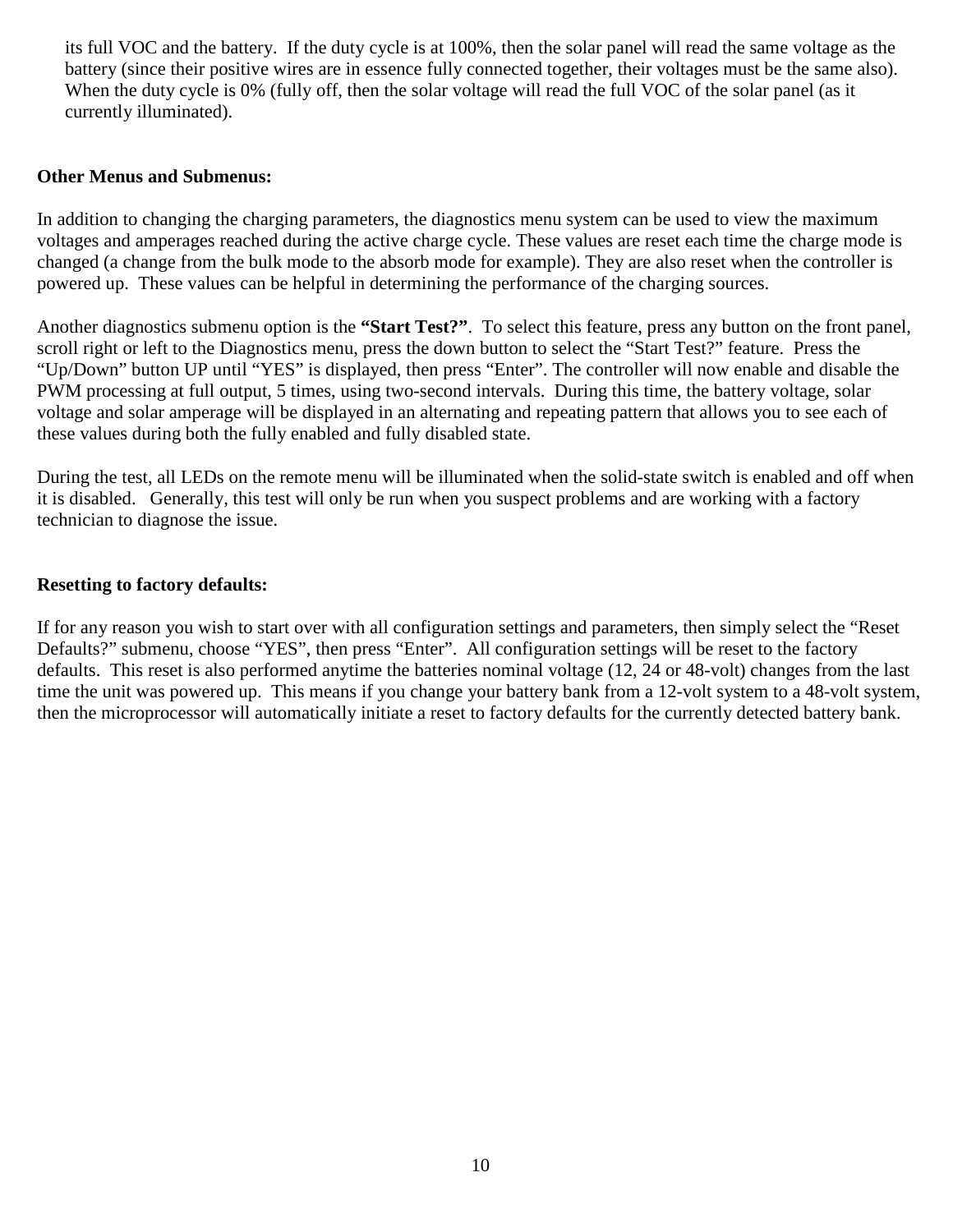## **Installing and hooking up your C155D Controller:**

**To help prevent over-voltage, always hookup the controller to the batteries (and power it up) before enabling your solar energy sources. The controller cannot engage its protective circuits if there is no connection to the battery bank.** 

Inspect the unit when it first arrives. Please contact your dealer immediately if any problems are found.

The controller should be connected as close to the battery bank as possible, using finely stranded, insulated copper wire.

A common installation method is to mount the controller on the wall, often reinforced with plywood or similar material, in a room specifically built for your alternate energy equipment. A garage or similar room is also fine. **Installation of the main controller in your living area is not recommended!** Large currents and voltages are passed through the unit and there can be a noise emitted during the normal cycling of the controller. The optional remote menu module can be mounted in a living area, such as the electronics area in your house, RV, Motor home etc. The remote menu module will not emit any noise, nor does it contain any high voltages. Of note, the LED's can be disruptive to sleeping if the remote module is located in a sleeping area.

Do not install the controller in a small area that does not allow for proper ventilation. **Absolutely do not install the controller in a small "battery box" without substantial ventilation.** Lead acid batteries expel hydrogen into the air as they charge, which can be ignited by the controller during normal operation.

The controller has four holes within the enclosure of the unit that accommodate up to ¼" screws or similar to be used to securely fasten the unit to the wall or panel. The unit must be installed vertically to ensure proper heat dissipation. When mounting, ensure there is adequate space above the unit for any heat to be expelled.

Use heavy gauge stranded wire. Solid wire is not recommended, as it is very difficult to terminate inside the controller.

Again, do not install under sized wire, it is utterly dangerous! See the NEC wire charts to determine your minimum safe wire gauge for the amperage of your system and energy sources.

**Remember, any wire that leaves an energy source MUST have a breaker or fuse.** Do not run a wire from your battery bank that is not protected against over current. This means you need a breaker or fuse between the battery bank and controller.

Inspectors generally insist that a breaker or disconnect be located as close to the energy source as possible and may also insist on a  $2<sup>nd</sup>$  breaker or disconnect near its final termination point. Please consult NEC regulations and your local inspector to determine the requirements in your area. These subjects are outside of the scope of this manual; however, it is your responsibility to ensure your unit is installed safely!

Solar panels are energy sources. A breaker or fuse is required between the panels and any other components (including the C155D). **Do not hook up a wire from any energy source into the C155D without the ability to quickly and safely disconnect the input. All inputs need fuses or breakers!**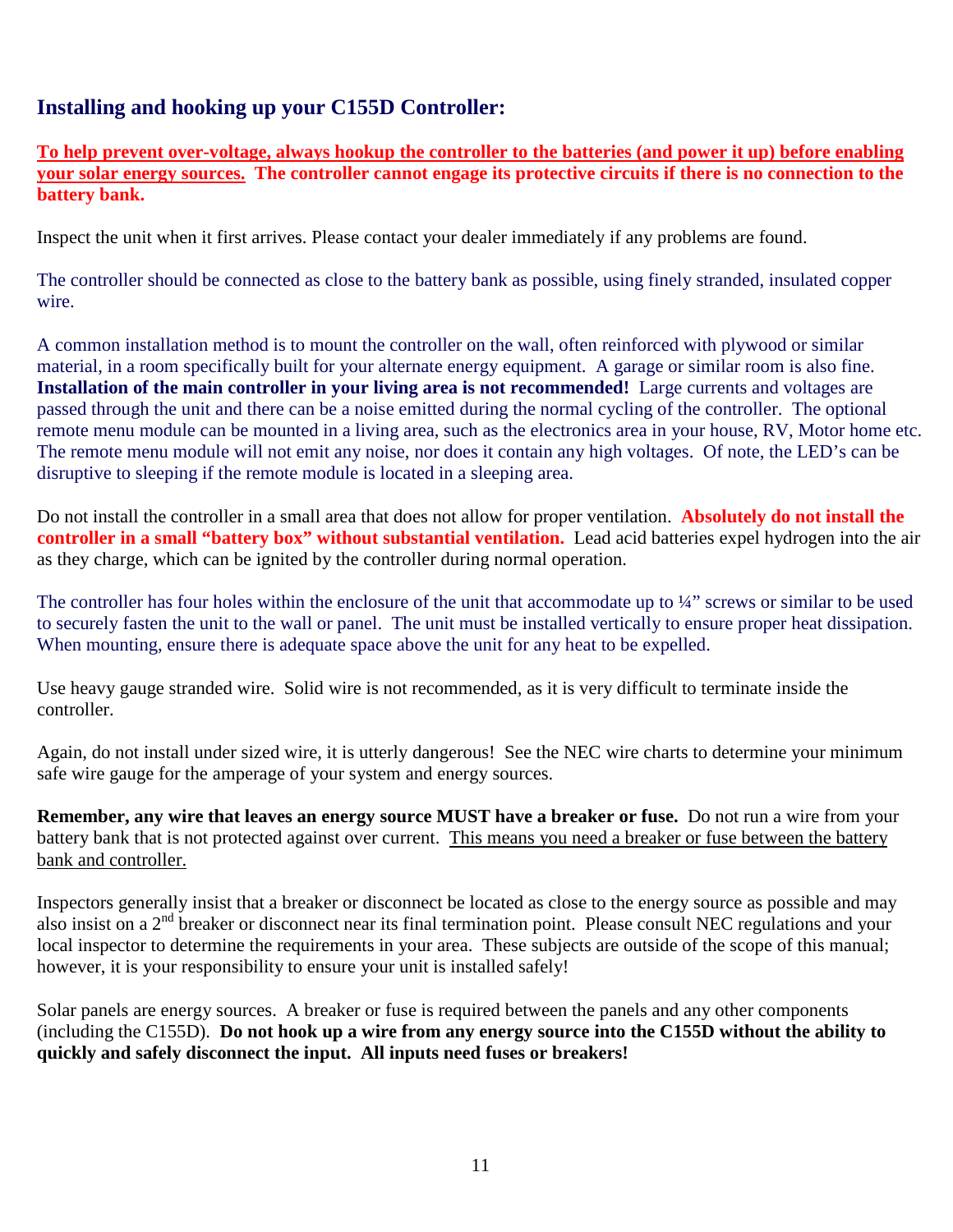## **Grounding your C155D and alternate energy system.**

## **A properly grounded system is extremely important for both safety and reliability. An ungrounded system is significantly more likely to be damaged during an electrical storm than a properly grounded system.**

**Solar panels and wind turbines act as lighting antennas or "magnets"** as they are always mounted in manner that opens then up and elevates them in some manner or another which often makes them the most likely target for a lightning strike.

It is important to note, that due to the relationship between the earth's ground and the electrically charged sky during an electrical storm, the lighting bolt does not actually seek the highest object, but the highest object actually attracts the lighting bolt to it, with an initial burst of conductivity that starts from the ground up, not the sky down. So, putting it simply, if you put a wind turbine up in the air and that tower is not grounded, then you can fully expect it to be hit by a lighting strike, which will result in equipment failure. This is a "not if, but when" scenario and then "how often".

When a lighting bolt hits an ungrounded tower, the entire voltage/current spike will travel down the wires that lead directly to your controllers and inverters, looking for a ground. On the way through, untold damage can be done. The C155D incorporates multiple over-voltage surge protection devices and circuits, but they may be no competition to a direct lighting hit. Many of our controllers have survived direct lighting hits due to the internal protective circuits yet the connected equipment like meters, inverters, etc. are damaged beyond repair. Proper grounding is paramount!

To make matters worse, the lighting strike does NOT have to be direct. Highly charged atmosphere may be present for many miles around an active lighting area. This super charged air is more than sufficient to damage the sensitive equipment used in an alternate energy systems where the solar panels and towers act as antennas for this energy.

Additionally, indirect electrical charges can be present at other times, including a stand-storm, high wind event, very low humidity conditions etc., that are more than sufficient to generate static electricity that exceeds hundreds or even thousands of volts. Without grounding, this static electricity alone can damage any piece of equipment used in your system.

A properly grounded system is comprised of (at the very minimum) 6' ground rounds and large (6 to 8 gauge) bare copper wire that ties the enclosures and battery bank negative post directly to the ground rod. Ground rods (plural) should be placed as close to turbine towers and solar panel installation as possible. The towers and panel frames should be tied directly to the ground rods with few or no splices. The battery bank's negative (or buss bar) should also be tied to a grounding rod.

Damage due to lightning strikes and high voltage surges are not protected under the warranty.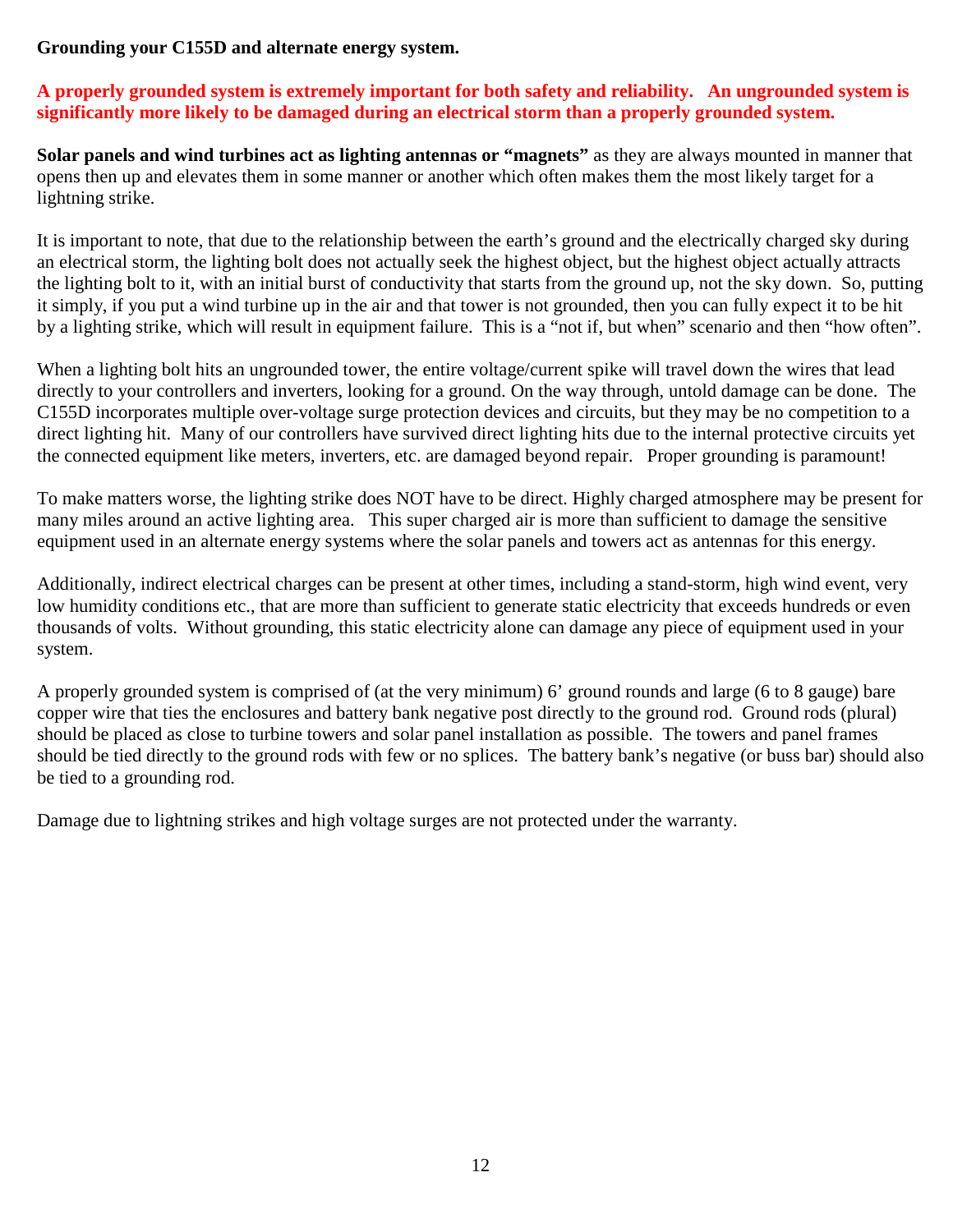## **Grounding details:**

## **Solar Panels:**

All authorities agree that grounding is paramount! Proper grounding requires carefully thinking about how a burst of energy from an externally (i.e., grid) connected wire and/or the atmosphere to the earth are likely to travel. Ground wires need to be as short as possible and as numerous as required to ensure each and every panel is grounded.

Each vertical row of solar panels requires a separate ground wire running vertically down to the ground. Multiple ground wires may be combined into a single ground rod. Generally a new ground rod should be driven for every 8 to 12 feet of lateral ground distance, driven (6' or 8' deep) the more the better, the deeper the better.

Use an aluminum grounding strap between each solar panel frame (even if you have mounted the panels to an aluminum rack). Alternatively, you may tie each and every solar panel frame directly to the grounding wire via a ground lug or bolt. This is often the best and easiest method.

## **Grounding enclosures.**

Each and every enclosure must be grounded directly via a copper ground wire. Each of these wires must make a separate run to the nearest ground rod or a grounded buss bar. Do not daisy chain copper ground wires, this does not work but instead can bring an otherwise unaffected enclosures into the direct path of the high-energy burst.

## **Grounding the battery bank.**

The negative ground post or ground buss of the battery bank must be grounded. This is one of the most important grounding places, yet often overlooked. If your battery bank is not grounded it can easily pass the high energy burst back into EVERY piece of equipment that is connected to it! Important: The bond between the negative post of your battery bank and the ground rod (or ground rod array) should be the only point in your system where a negative wire is tied to earth ground.

It is difficult to over ground, but it is actually possible. Please do an Internet search for solar system "ground loops" to ensure you are setting up a grounding system that is not subject to ground loops, which can introduce a new set of problems.

There is a great deal of information on these complex subjects including, grounding, EMP protection and lighting strikes. There is also a great deal of misinformation which can cost you a lot of money and hardship unless you take the time to research and then take the time to properly install and protect your system. This is knowledge you will be forced to garner, it's really just a matter of being proactive or reactive and then how costly will such an education be.

An ungrounded system is also a safety hazard for a multitude of reasons that are outside of the scope of this manual. No safety conscience installer will ever design and/or install a system that fails to include grounding.

Please research "solar or wind systems grounding" on your favorite search engine for more information.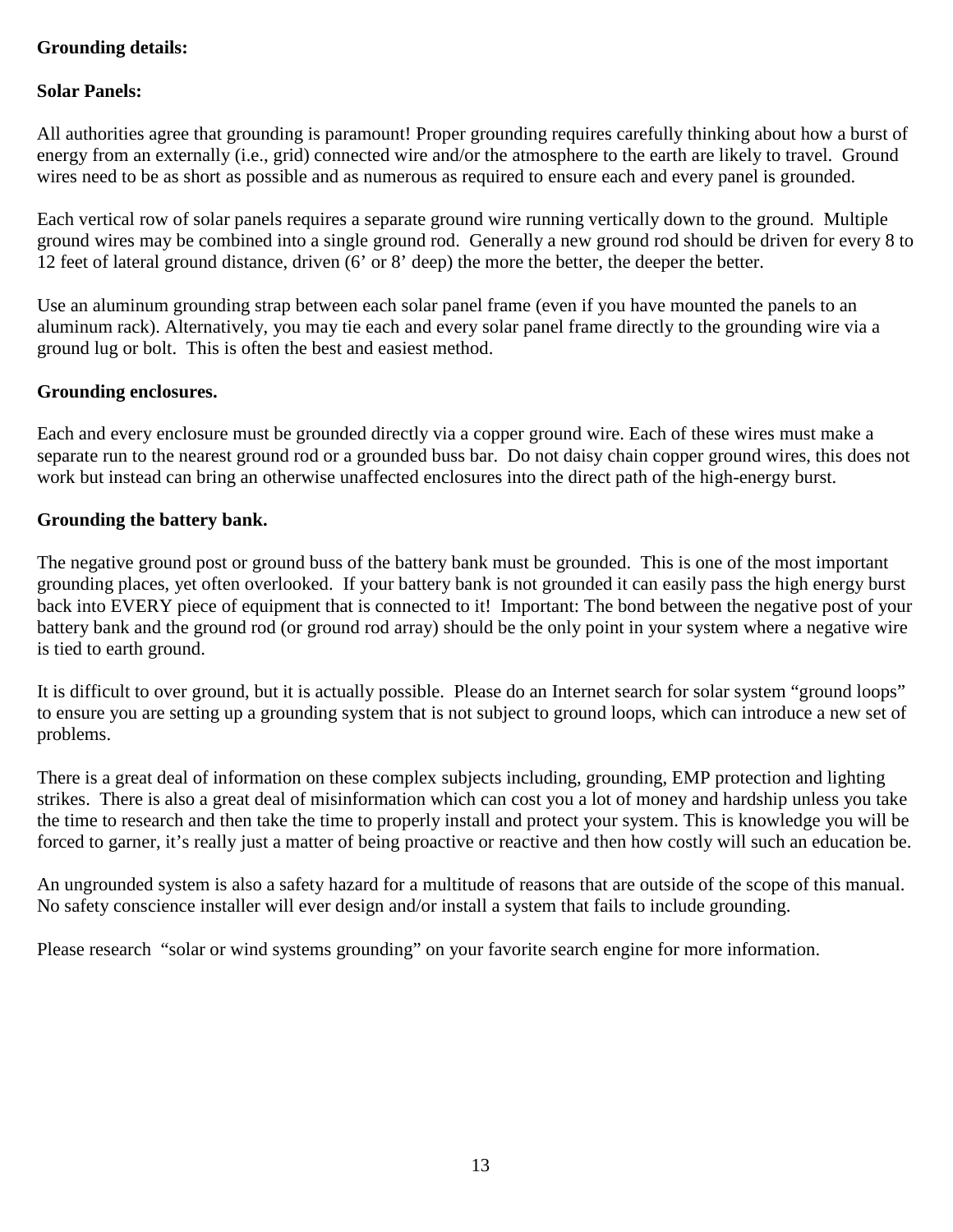| <b>General Operating specifications</b>                              |         | <b>System Voltage</b> |         |  |
|----------------------------------------------------------------------|---------|-----------------------|---------|--|
| C155D PWM Controller                                                 | 12V     | 24V                   | 48V     |  |
| Minimum operating voltage                                            | 10.5V   | 10.5V                 | 10.5V   |  |
| Maximum allowable intermittent/surge voltage (*1)                    | 102V    | 102V                  | 102V    |  |
| Maximum input from energy source (VOC)                               | 24V     | 48V                   | 96V     |  |
| Most efficient VOC                                                   | 20.5V   | 41V                   | 82V     |  |
| Maximum continuous solar charge amperage (*2)                        | 150A    | 150A                  | 150A    |  |
| Maximum surge charge amperage                                        | 155A    | 155A                  | 155A    |  |
| Energy consumed by the electronics (meters off, standby<br>current)  | < 0.1W  | $<$ .15W              | < .3W   |  |
| Energy consumed by the electronics (meters on, PWM<br>active. $(*3)$ | < .75A  | < .5A                 | < .25A  |  |
| Minimum float setting (volts)                                        | 12.0    | 24                    | 48      |  |
| Maximum float setting (volts)                                        | 24      | 48                    | 96      |  |
| Factory default float setting (volts)                                | 13.5    | 27                    | 54      |  |
| Minimum bulk setting (volts)                                         | 12      | 24                    | 48      |  |
| Maximum bulk setting (volts)                                         | 24      | 48                    | 96      |  |
| Factory default bulk setting (volts)                                 | 14.4    | 28.8                  | 57.6    |  |
| Time in absorption charge once bulk set point has been reached.      | 2 hours | 2 hours               | 2 hours |  |
| Time in equalize charge once equalize set point has been reached.    | 2 hours | 2 hours               | 2 hours |  |

\*1: Voltages spikes above 102v at the battery+ input terminal will trigger the over-voltage protection circuitry causing the isolation circuit to be engaged. The red over voltage LED will be illuminated (on the small PCB board upper right, inside of the unit). The controller must be unpowered for at least 30 seconds to clear this condition.

\*2: The internal mosfet temperatures determine continuous power capabilities. If the controller is not mounted where it can expel heat and/or does not have adequate ventilation and cooling then these values will be reduced. Steady state amperage is limited to 150 amps via the internal breaker. Do not use a fan to blow air inside the controller. This will result in environmental damage to the PCB. Forced air may however be used across the upper heat sinks to help with cooling when ambient temperatures are high and there is no air conditioning available.

\*3: Additional power is consumed/expelled when the C155D is controlling large currents with large differences between input to output voltage. The highest PWM operating efficiency is 98% to 99.5%, when the solar array VOC is slightly higher then battery set-point target and the controller is able to use a steady state 100% duty cycle. A 48-volt system is more efficient than a 24V system, which in turn is more efficient than a 12-volt system.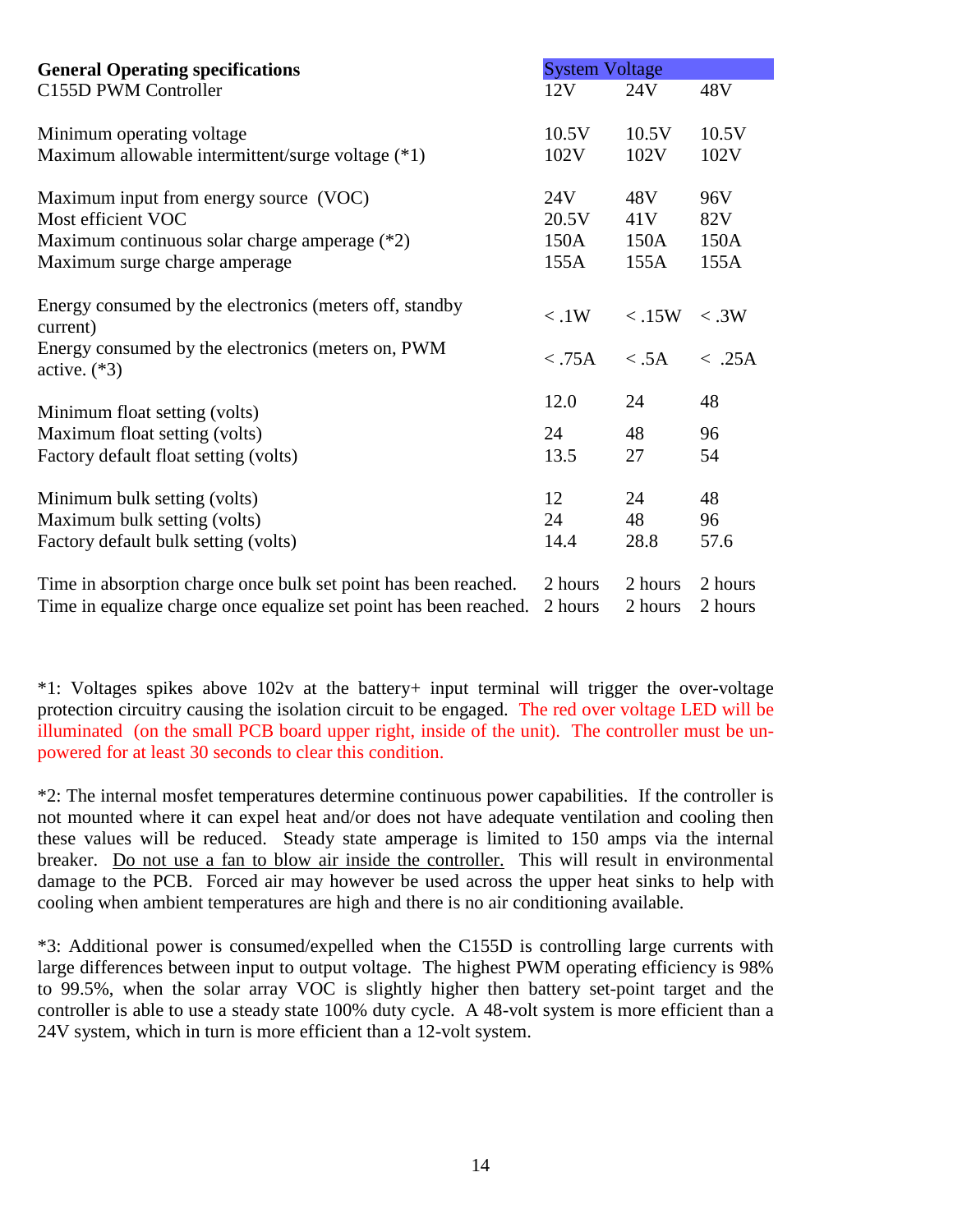Install in a non-corrosive dust free environment only. External dimensions of the enclosure (Inches)  $12$ " (H) x  $10$ " (W) x  $6$ " (W)

| Minimum ambient air temperature     | $-20F$ |
|-------------------------------------|--------|
| *2) Maximum ambient air temperature | 72F    |
| $(150 \text{ Amps})$                |        |
| *2) Maximum ambient air temperature | 95F    |
| $(100 \text{ Amps})$                |        |

Operations above or below the maximum temperature range may result in loss of accuracy and/or a reduction in current handling capability

Designed for battery-based systems only.

## **These specifications and measurements are subject to periodic change without notice.**

## **Automatic Nominal Battery Bank detection:**

When power is first applied to the C155D controller, the voltage of the connected battery bank is measured to determine if the controller should operate in the 12, 24 or 48-volt mode. This process is automatic and eliminates the need for manual jumper settings or other user intervention. This process; can however, report the wrong value to the controller if the connected battery bank has been depleted beyond normal limits (a very dead battery). For example, if a 24-volt battery has been allowed to deplete to perhaps 15 volts and the controller is restarted during this period, then the controller will assume it is connected to a 12-volt bank, not a 24-volt. If this occurs, then simply increase the bulk charge point and let the battery bank recharge. Once the battery is recharged to a normal region; then via the menu system, select the "reset defaults" to set controller back to the factory defaults or simply restart your controller by removing power from it for 30 seconds or more.